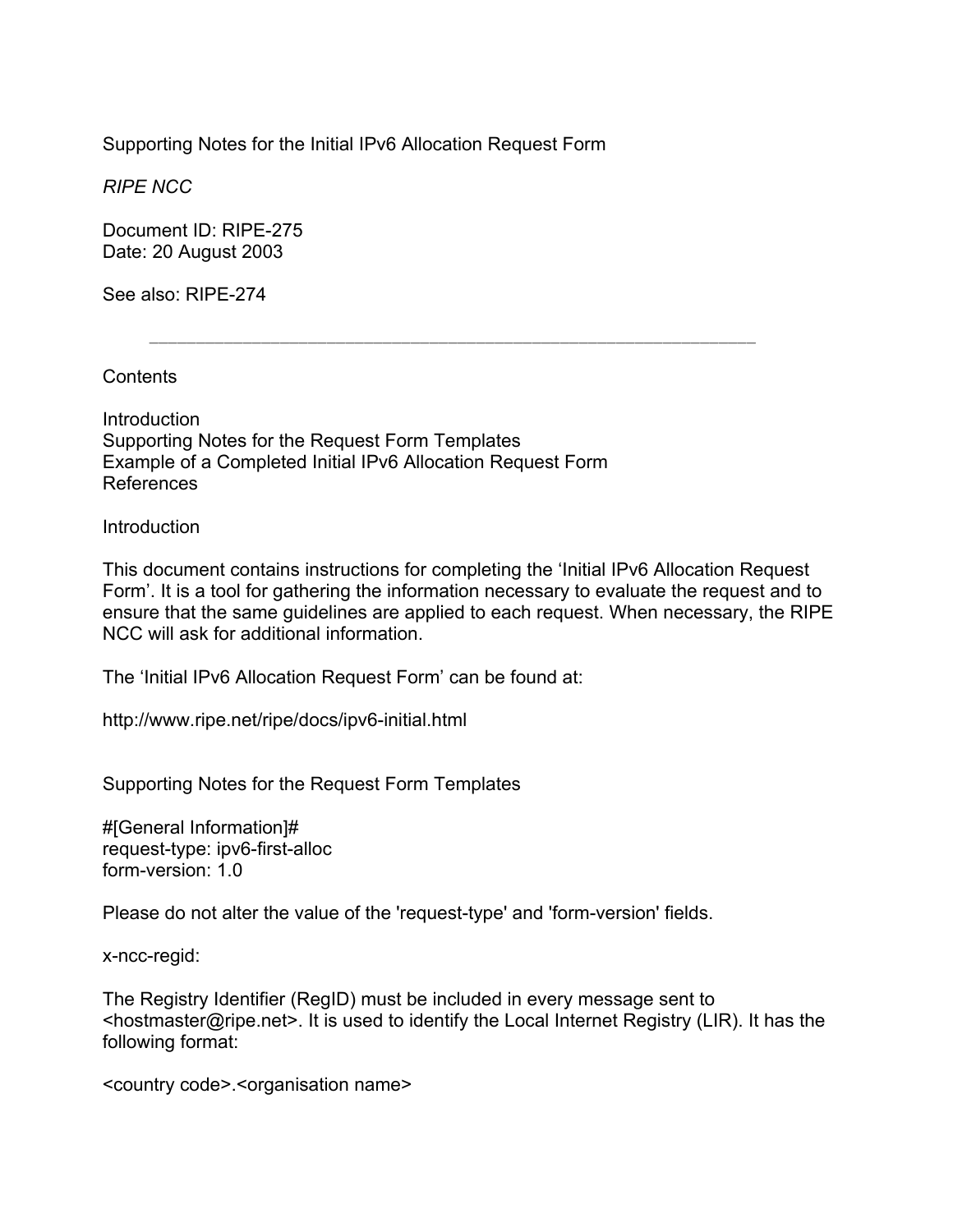Warning: Requests sent to the RIPE NCC that lack a proper RegID (x-ncc-regid) will bounce back to the sender.

#[OVERVIEW OF ORGANISATION TEMPLATE]# % % Question 1: Please provide a short description of the

% organisation requesting the IPv6 address space.

org-description:

In this field you should include all relevant information about the organisation requesting the address space. This can include the types of services (e.g. connectivity) provided, the geographical areas served, the types of customers served, etc.

 $\frac{0}{6}$ 

% Question 2: Is this IPv6 request for the entire % organisation or will other parts of the organisation also % be requesting an allocation? for-whole-or-part-of-the-organisation:

In this field, indicate if this is the only allocation that your company will be requesting.

 $\%$ 

% Question 3: Will your organisation also be requesting (or

% do you already have) an IPv6 allocation from another

% Regional Internet Registry (RIR)? Please specify each

% allocation separately in an "other-allocation" field below.

other-allocation:

If you do not have an allocation from another RIR and you do not expect to request one enter "No".

If you have an allocation from another RIR, please enter the range (in prefix notation) in this field.

#[REQUESTER TEMPLATE]#

%

% Please enter the details of the person at your LIR who is

% submitting this request.

name:

phone:

fax-no:

e-mail:

nic-hdl: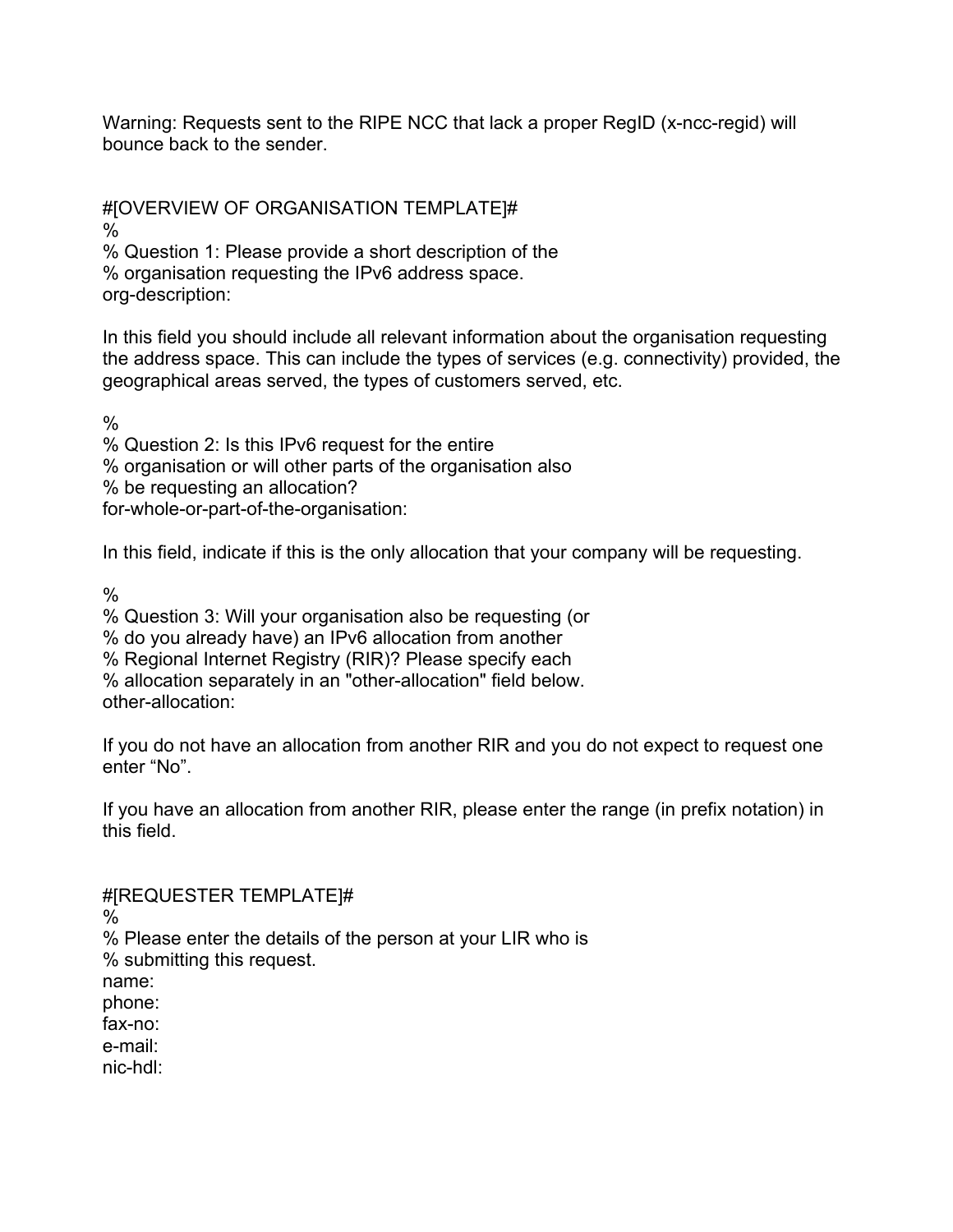A nic-handle (nic-hdl) is a unique identifier for a person or a role object. It is generated by the database when creating the object. It has the following format: <initials>[number]-RIPE

For example: HOHO15-RIPE

More information can be found at:

http://www.ripe.net/ripe/docs/databaseref-manual.html

#[IPv6 ALLOCATION USAGE PLAN]# % % Prefix When Used % Length Immediate 1yr 2yr Purpose subnet:

This table represents each subnet and a description of the usage of the requested address space. Please repeat the 'subnet' field for all subnets required for this request.

The requesting LIR must state that it plans to make 200 or more /48 assignments to End User sites within 24 months of receiving the allocated IPv6 address space.

Showing each of the 200+ /48 assignments individually is not required. You can group them into larger blocks as long as you state in the 'Purpose' column how many /48s will be used per block.

In the 'Prefix Length' column please enter the amount your organisation plans to use per subnet in IPv6 slash notation.

In the 'Immediate' column please enter an x if you plan to use the subnet within three months. If the subnet will not be in use please enter a dash (-).

In the '1yr' column please enter an x if you plan to use the subnet within one year. If the subnet will not be in use please enter a dash (-).

In the '2yr' column please enter an x if you plan to use the subnet within two years. If the subnet will not be in use please enter a dash (-).

In the 'Purpose' column please enter a short description of how the IP addresses being requested will be used.

If an adequate explanation of the use of a subnet cannot be given in the space provided please title each subnet and provide a detailed explanation below the table.

#[DATABASE TEMPLATE(S)]#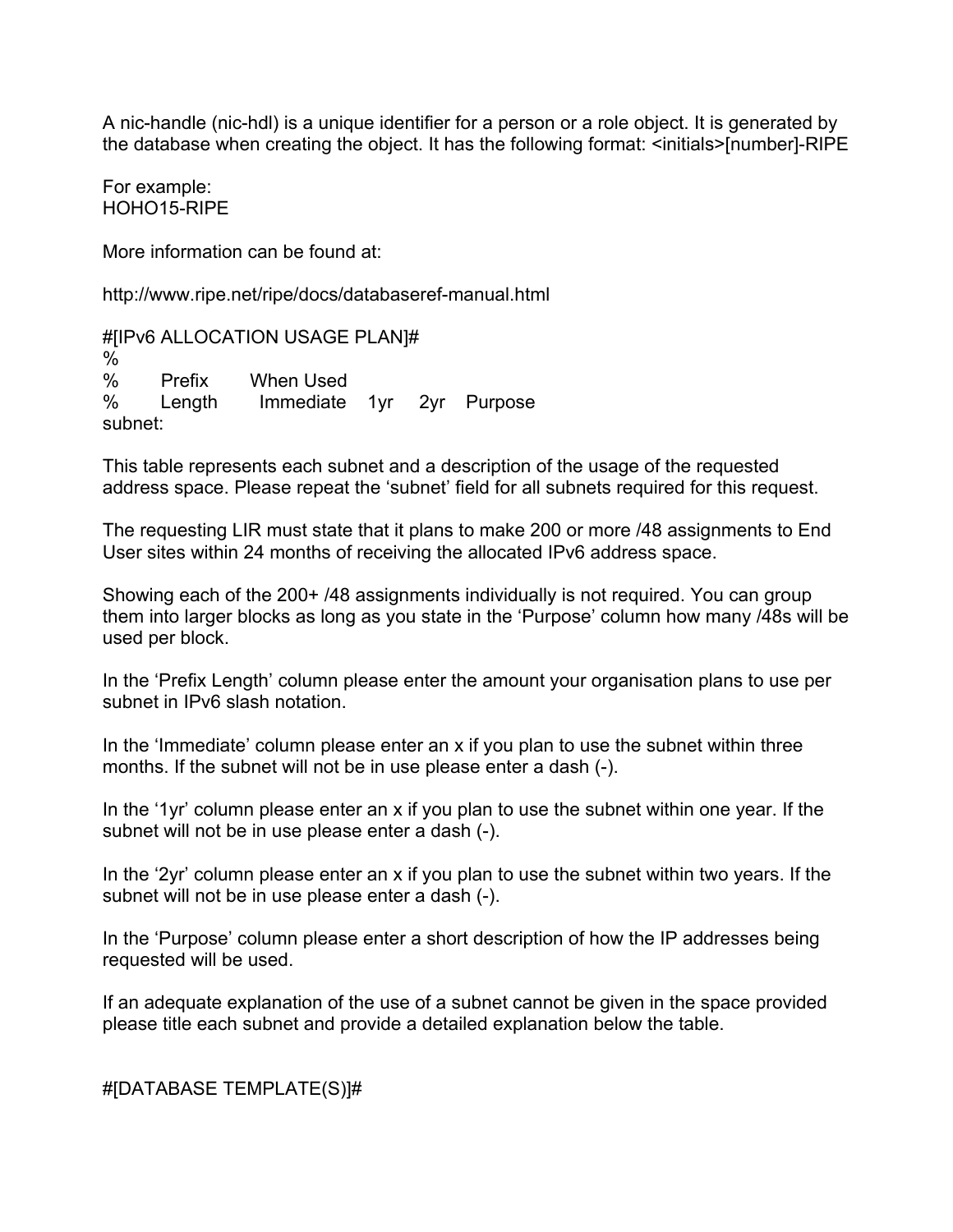%

% Please fill in the necessary details below so that the % Hostmaster can create an inet6num object after allocating % a block to you. If it is necessary to create a maintainer object % please include that template too.

inet6num:

netname: descr: Provider Local Registry descr: \*specify the name of the LIR's organisation\* country: \*specify the country code\* admin-c: \*insert nic-handle of administrative contact\* tech-c: \*insert nic-handle of technical contact\* status: ALLOCATED-BY-RIR mnt-by: RIPE-NCC-HM-MNT mnt-lower: \*specify mntner name here\* notify: \*specify e-mail address\* changed: hostmaster@ripe.net source: RIPE

The "inet6num:" attribute (the IPv6 network range) should be left blank. It will be chosen by the RIPE NCC from the available IPv6 address space allocated to it by the Internet Assigned Numbers Authority (IANA).

The "netname:" attribute should be left blank. It will be chosen by the RIPE NCC.

The first "descr:" attribute will always indicate that this network is allocated to a Provider LIR. In the second "descr:" attribute enter the registered/legal organisation name of the LIR.

The "country:" attribute describes the country or countries the network will operate in. If the network is multi-national a "#" can be used to allow multiple ISO country codes to be listed using a single "country:" attribute.

For example: country: NL # ES IT

The "admin-c:" attribute contains the nic-hdl for the administrative contact person at the LIR. This person should be administratively responsible for the network. A **role** object nichdl can also be used in this attribute.

The "tech-c:" attribute contains the nic-hdl for the technical contact person at the LIR. This person should have technical knowledge of the network and will preferably be working onsite. A **role** object nic-hdl can also be used in this attribute.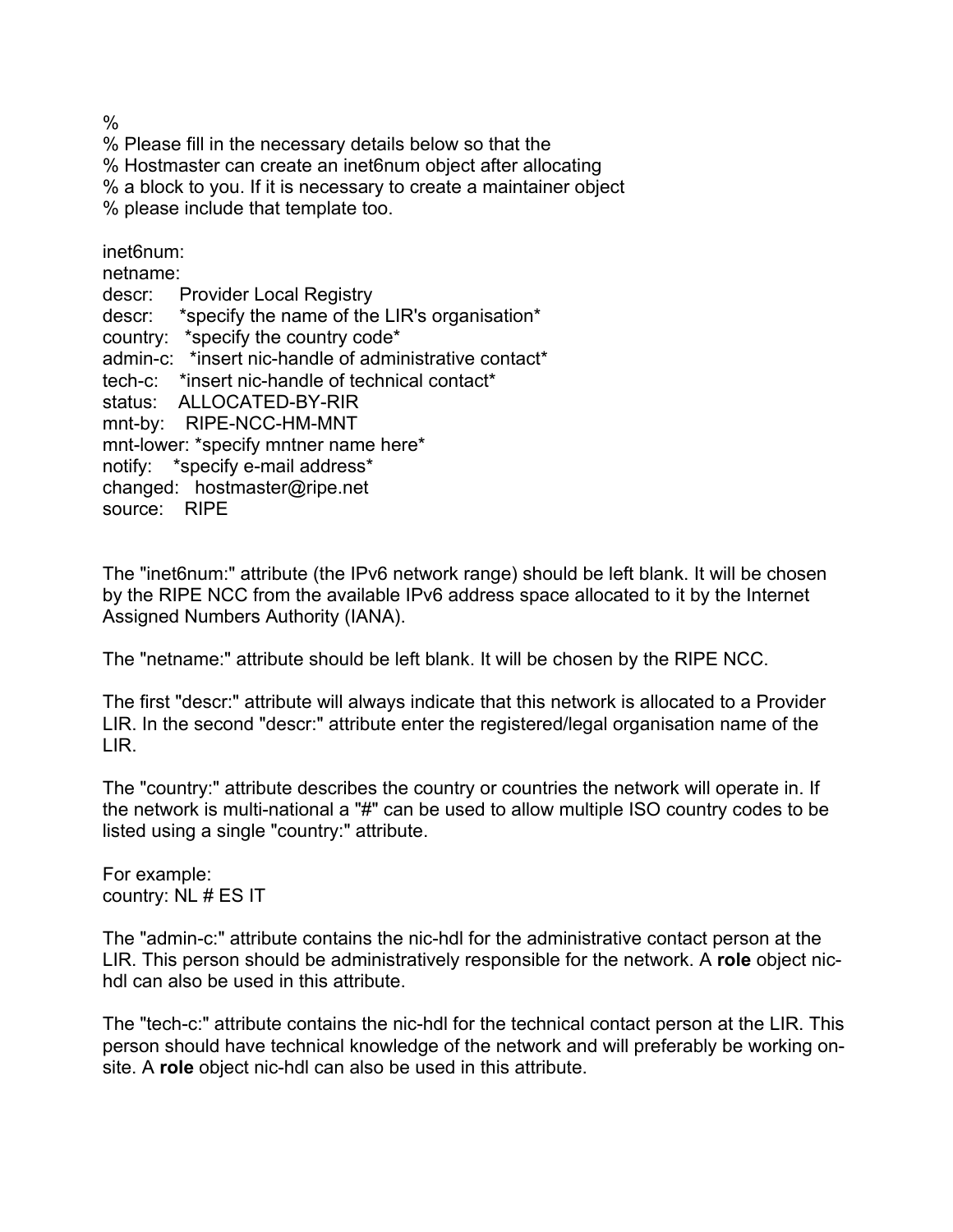The "status:" attribute must be ALLOCATED-BY-RIR.

The "mnt-by:" attribute must be RIPE-NCC-HM-MNT.

The "mnt-lower:" attribute provides hierarchical authentication. It is used to authenticate the creation of more specific inet6num objects within the allocation block. The LIR's maintainer must be referenced here.

The "notify:" attribute specifies the e-mail address that will receive notifications of any changes made to the object.

The "changed:" attribute must be hostmaster@ripe.net.

The "source:" attribute must be RIPE.

If you already have a maintainer there is no need to complete the **mntner** template below.

| mntner:                   | *specify mntner name here*                    |  |  |  |  |
|---------------------------|-----------------------------------------------|--|--|--|--|
| descr:                    | *descriptive comments*                        |  |  |  |  |
| admin-c:                  | *insert nic-handle of administrative contact* |  |  |  |  |
| tech-c:                   | *insert nic-handle of technical contact*      |  |  |  |  |
| upd-to:                   | *specify e-mail address*                      |  |  |  |  |
| $mnt-nfy$ :               | *specify e-mail address*                      |  |  |  |  |
| auth:                     | *specify authorisation*                       |  |  |  |  |
| mnt-by:                   | *specify mntner name here*                    |  |  |  |  |
| referral-by: RIPE-DBM-MNT |                                               |  |  |  |  |
| changed:                  | hostmaster@ripe.net                           |  |  |  |  |
| source:                   | <b>RIPE</b>                                   |  |  |  |  |

The "mntner:" attribute should reflect the LIR's organisation name.

The "descr:" attribute should be used to give a short description of the object.

For example:

"Maintainer for objects of <organisation name>"

The "upd-to:" attribute specifies the e-mail address that will be notified of all failed attempts to modify objects protected by the maintainer.

The "mnt-nfy:" attribute specifies the e-mail address that will be notified of all successful updates to objects protected by the maintainer.

The "auth:" attribute specifies the authentication scheme you have chosen to protect your objects. The different schemes can be found at: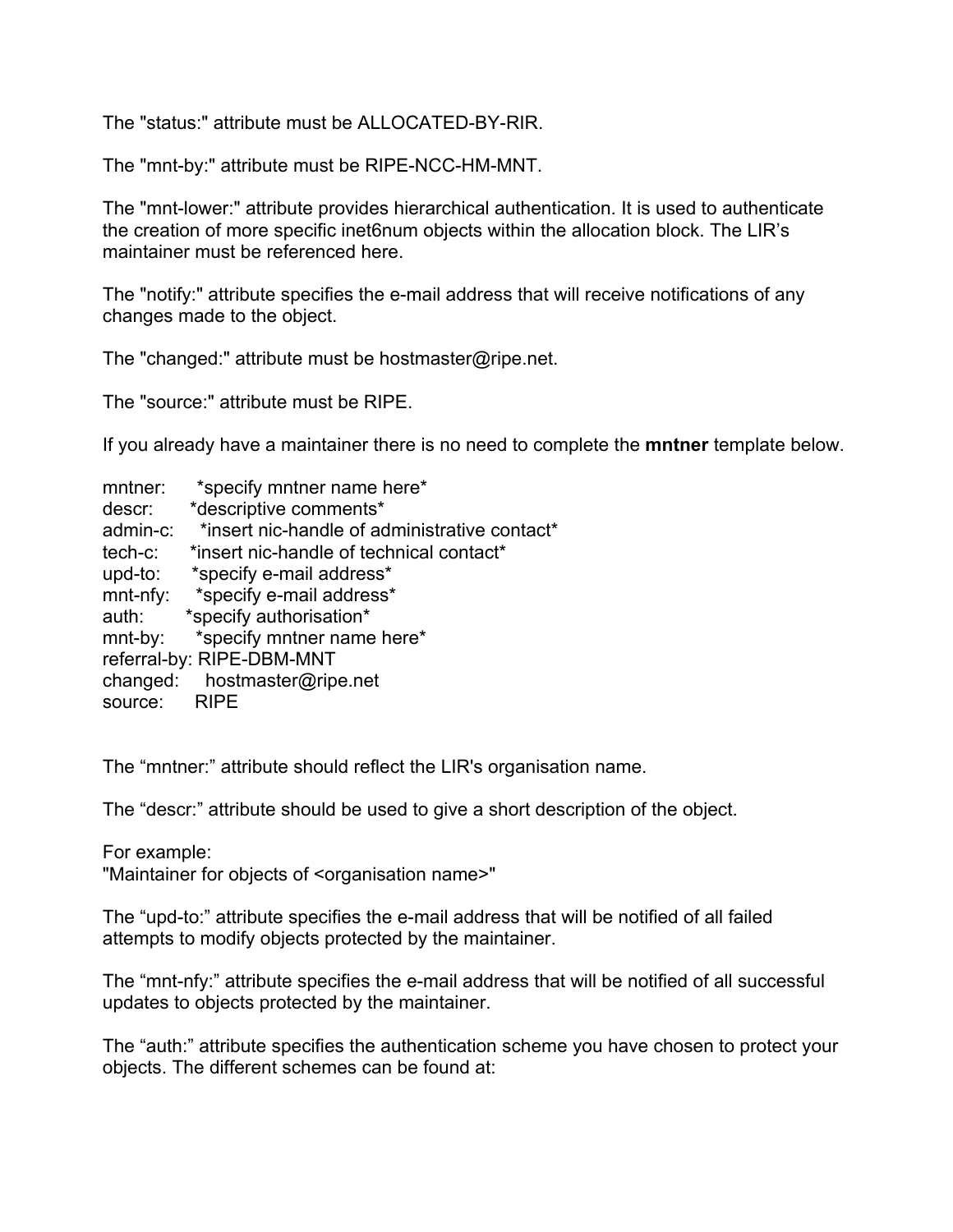http://www.ripe.net/ripencc/pub-services/db/security.html

PGP cannot be used as authentication when creating a maintainer. If you wish to use PGP you must choose another authentication and then modify the object after its creation.

In the "mnt-by:" attribute you should enter the name of the maintainer protecting this object. Usually this will be the same value as the "mntner:" attribute, as the object will protect itself.

The "referral-by:" attribute must be RIPE-DBM-MNT.

The "changed:" attribute must be hostmaster@ripe.net.

The "source:" attribute must be RIPE.

#[REQUIRED INFORMATION]#

%

% 1. IPv6 address space is allocated to LIRs according to

% policies set by the RIPE community.

 $\frac{0}{0}$ 

% It should be noted that, as stated in the IPv6 policy

% document, IPv6 address space is not considered property.

% IPv6 address space is licensed for use rather than owned.

%

% Please confirm that you have read the policy document

% "IPv6 Address Allocation and Assignment Policy" and agree

% to abide by it. The document can be found in the RIPE

% Document Store at:

%

% http://www.ripe.net/ripe/docs/ipv6-policies.html confirmation:

Please state that you have read the IPv6 policy document and agree to follow the RIPE IPv6 policy.

 $\frac{0}{0}$ 

% 2. Please provide a network diagram in PostScript or JPEG

% format showing your IPv6 network. Submission instructions

% can be found in the RIPE document "Supporting Notes for the

% Initial IPv6 Allocation Request Form in the RIPE NCC Service

% Region" found at:

%

% http://www.ripe.net/ripe/docs/ipv6-support-initial.html

%

% The diagram should indicate expected completion dates of

% construction as well as how much IPv6 address space is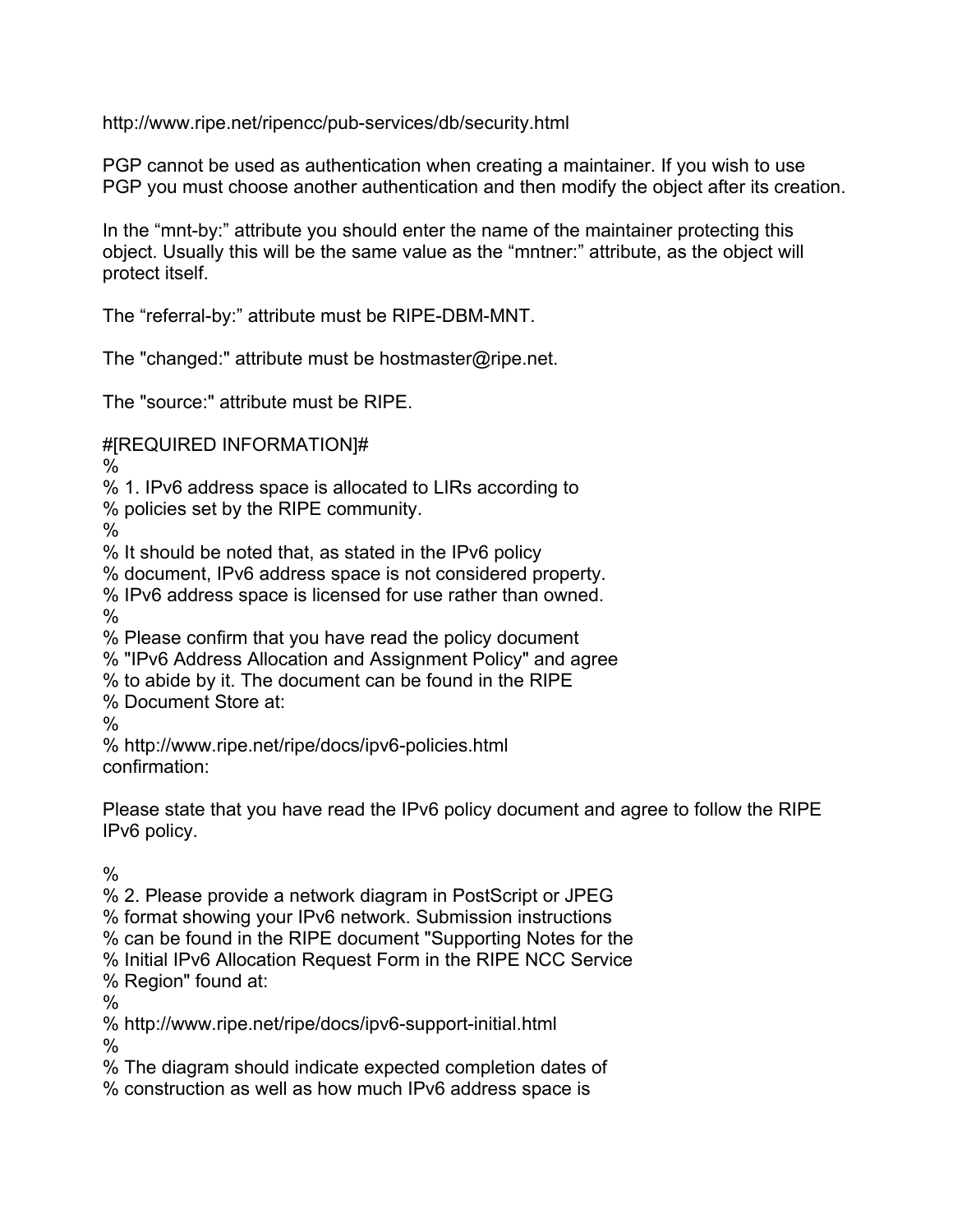% expected to be used in each subnet. %

The diagram can be sent as a MIME attachment with your e-mail to <hostmaster@ripe.net>. If a network diagram (topology map) is not included this will lead to a delay in processing your request.

%

% 3. If your organisation has a web site detailing your % planned IPv6 services, please provide the URL below: website:

#[INSERT SUPPLEMENTAL COMMENTS]#

 $\frac{0}{6}$ 

% Please add any supplementary information that you think % may facilitate the evaluation of this request below.

You may use this area/space for any additional comments you feel are important and did not fit within the previous templates.

## #[END OF REQUEST]#

Please insert your signature in plain text (with your full name) after the above header. The Robot will not process any information included here.

Example

#[GENERAL INFORMATION]# request-type: ipv6-first-alloc form-version: 1.0 x-ncc-regid: nn.santa

#[OVERVIEW OF ORGANISATION TEMPLATE]#

%

% Question 1: Please provide a short description of the

% organisation requesting the IPv6 address space.

org-description: Santa's Workshop Inc. is an ISP serving the Christmastown community. We are located in Christmastown and peer at the XMAS-IX. We provide GPRS, Cable, DSL, Leased Line, Co-location and other Internet services. We serve both business and residential customers.

 $\frac{0}{0}$ 

% Question 2: Is this IPv6 request for the entire

% organisation or will other parts of the organisation also

% be requesting an allocation?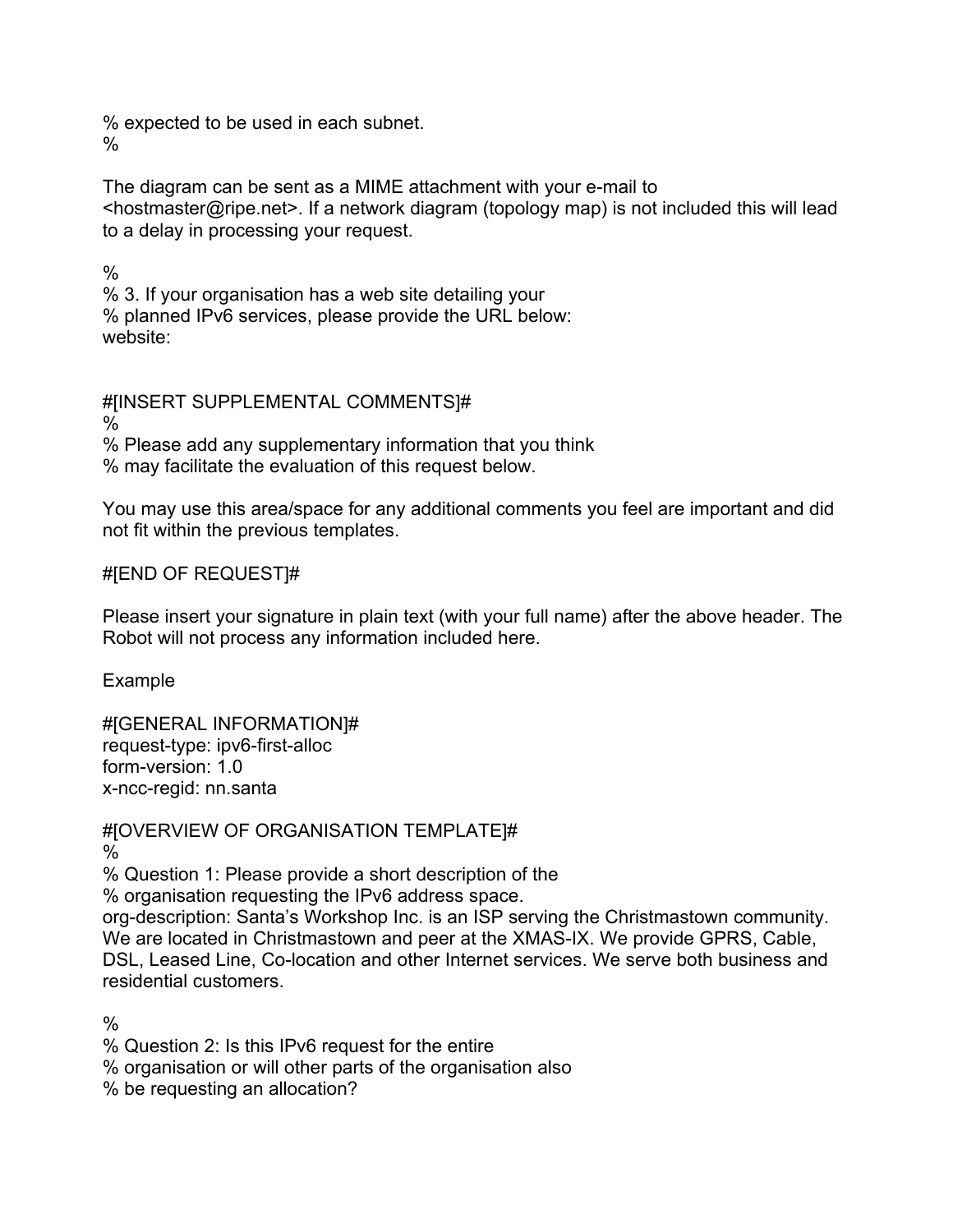for-whole-or-part-of-the-organisation: This request is for all of Santa's Workshop Inc.

 $\frac{0}{0}$ 

% Question 3: Will your organisation also be requesting (or % do you already have) an IPv6 allocation from another % Regional Internet Registry (RIR)? Please specify each % allocation separately in an "other-allocation" field below. other-allocation: No

 $\frac{0}{0}$ % Please note that a Local Internet Registry (LIR) can % request an allocation for itself only and not on behalf of % another organisation. %

#[REQUESTER TEMPLATE]#

%

% Please enter the details of the person at your LIR who is % submitting this request. name: Santa Claus phone: +999 555 5555 fax-no: +999 555 5556 e-mail: santa.claus@nowhere.nn nic-hdl: HOHO15-RIPE

#[IPv6 ALLOCATION USAGE PLAN]#

| $\frac{0}{0}$ |        |                          |     |                          |
|---------------|--------|--------------------------|-----|--------------------------|
| $\%$          | Prefix | When Used                |     |                          |
| %             | Length | Immediate 1yr            | 2vr | Purpose                  |
| subnet: /48   |        | x                        | X.  | Santa's Workshop Inc. HQ |
| subnet:       | /42    | $\blacksquare$           | X.  | $/48$ for each elf $(1)$ |
| subnet:       | /38    | $\overline{\phantom{a}}$ | X   | Cable services (2)       |

## #[DATABASE TEMPLATE(S)]#

%

% Please fill in the necessary details below so that the

% Hostmaster can create an inet6num object after allocating

% a block to you. If it is necessary to create a maintainer object

% please include that template too.

inet6num:

netname:

descr: Provider Local Registry descr: Santa's Workshop Inc.

country: NN # EG NL GB RU AE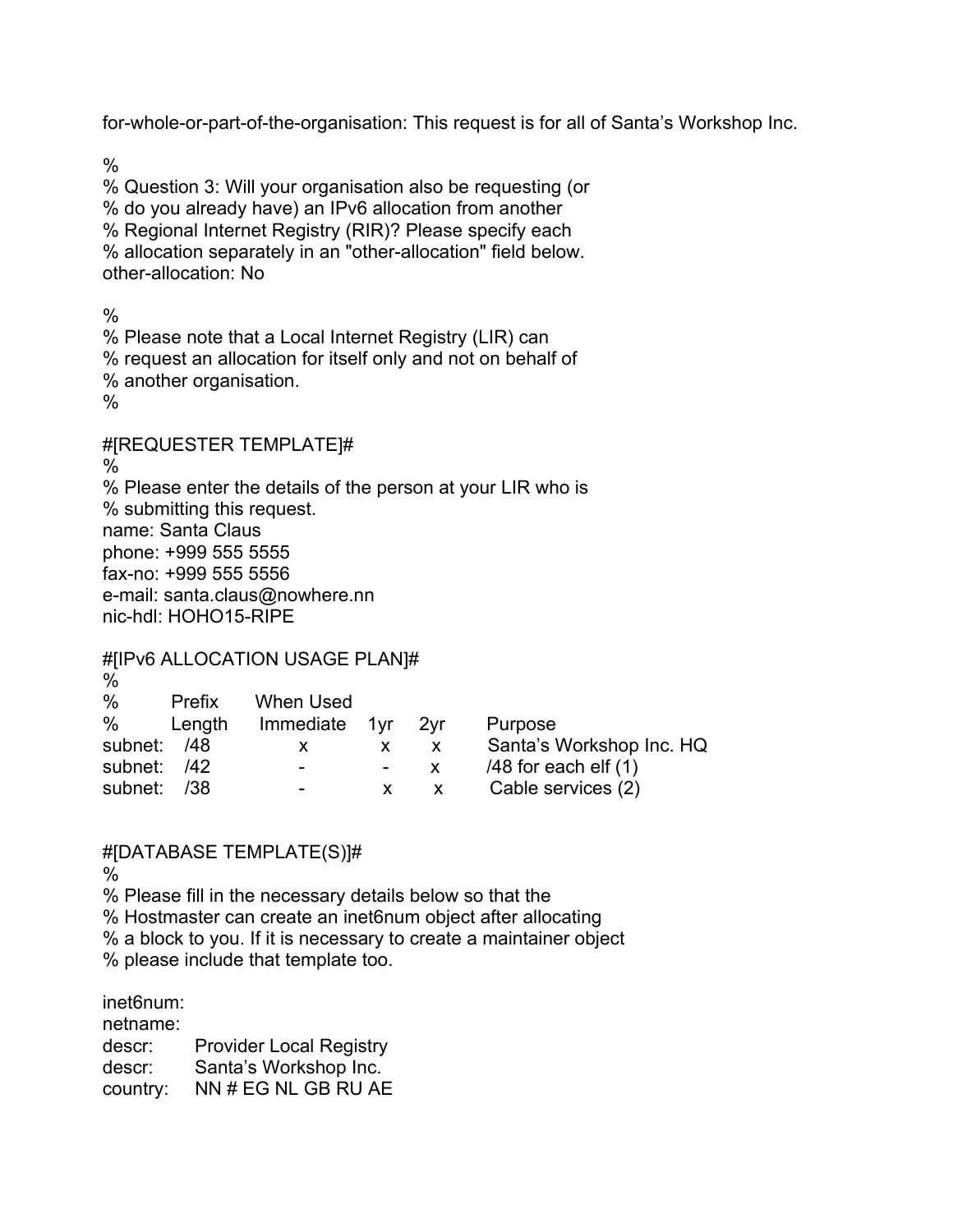admin-c: HOHO15-RIPE tech-c: HOHO15-RIPE status: ALLOCATED-BY-RIR mnt-by: RIPE-NCC-HM-MNT mnt-lower: SANTA-MNT notify: santa.claus@nowhere.nn changed: hostmaster@ripe.net

source: RIPE

#[REQUIRED INFORMATION]#

%

% 1. IPv6 address space is allocated to LIRs according to

% policies set by the RIPE community.

 $\frac{0}{6}$ 

% It should be noted that, as stated in the IPv6 policy

% document, IPv6 address space is not considered property.

% IPv6 address space is licensed for use rather than owned.

 $\frac{0}{0}$ 

% Please confirm that you have read the policy document

% "IPv6 Address Allocation and Assignment Policy" and agree

% to abide by it. The document can be found in the RIPE

% Document Store at:

 $\frac{0}{0}$ 

% http://www.ripe.net/ripe/docs/ipv6-policies.html

confirmation: We have read the IPv6 policy document and agree to follow the RIPE IPv6 policy. We do not consider IPv6 address space as property.

%

% 2. Please provide a network diagram in PostScript or JPEG

% format showing your IPv6 network. Submission instructions

% can be found in the RIPE document "Supporting Notes for the

% Initial IPv6 Allocation Request Form in the RIPE NCC Service

% Region" found at:

%

% http://www.ripe.net/ripe/docs/ipv6-support-initial.html

%

% The diagram should indicate expected completion dates of

% construction as well as how much IPv6 address space is

% expected to be used in each subnet.

%

 $\frac{0}{0}$ 

% 3. If your organisation has a web site detailing your

% planned IPv6 services, please provide the URL below:

website: http://xmas.nn/ipv6/itscoming.html